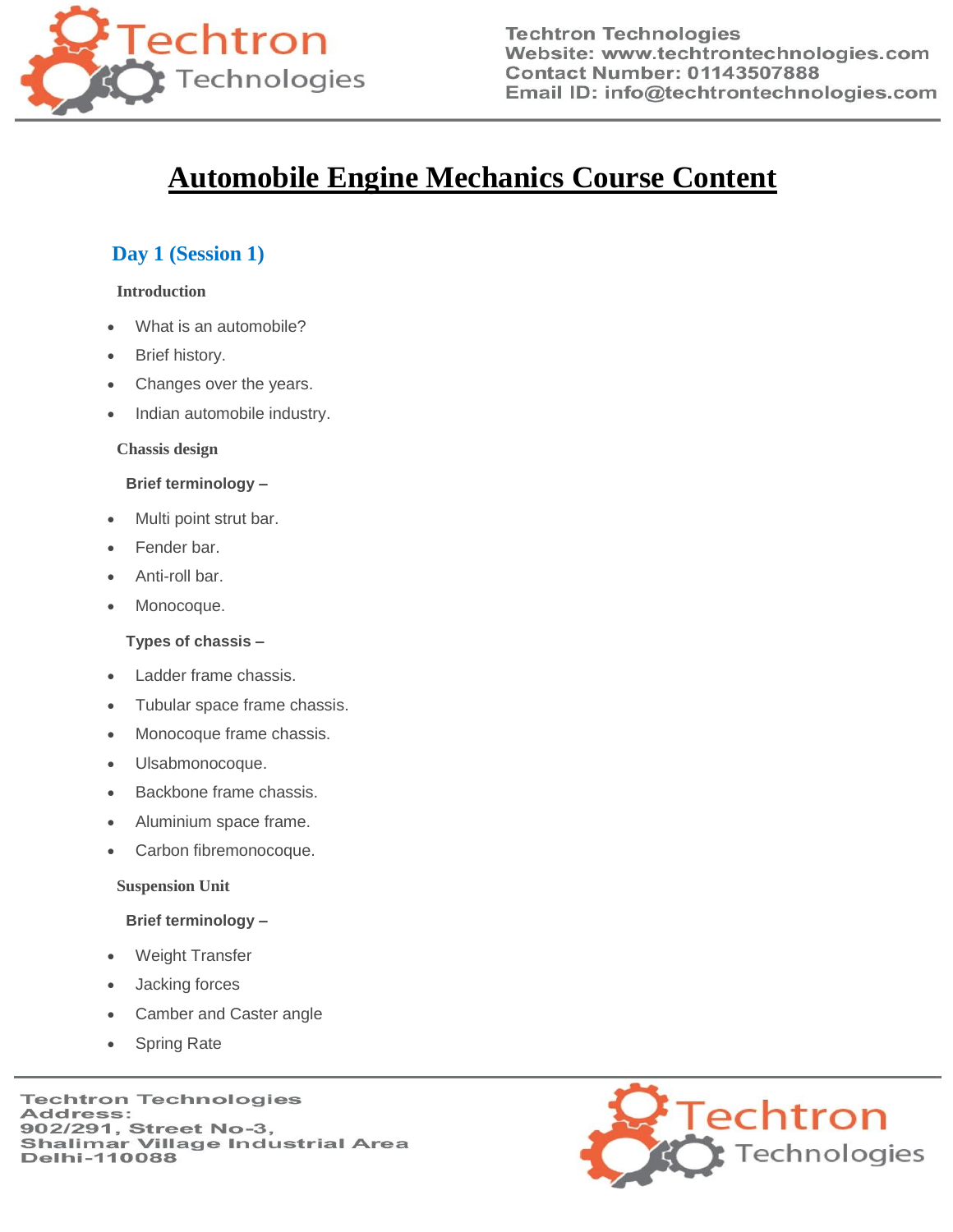

- Travel
- McPherson Strut П

#### $\Box$ **Types of suspensions –**

- Dependent suspension
- Independent suspension

## **Day 1 (Session 2)**

#### **Steering System**

- Ackerman Steering Principle
- $\bullet$  Steering Mechanisms  $\circ$  Rack and Pinion
	- $\circ$  Recirculating Ball Type  $\circ$  Worm and Sector
- Understeer, Oversteer
- Power Steering

### **Transmission system**

- Flywheel
- **Clutch** 
	- $\circ$  Single Plate Clutch  $\circ$  Multi Plate Clutch  $\circ$  Cone Clutch
	- o Centrifugal Clutch
	- o Electromagnetic Clutch
- Gearbox
	- $\circ$  Constant mesh type  $\circ$  Synchromesh type  $\circ$  Sliding mesh type
- Reverse and its working
- Types of Transmission
	- o Manual
	- o Semi-Automatic
	- o Automatic
	- o CVT
- **Differential**
- 2WD, 4WD, AWD
	- 1. Tyres
	- 2. Tyre size notations

**Techtron Technologies** Address: 902/291, Street No-3, **Shalimar Village Industrial Area Delhi-110088** 

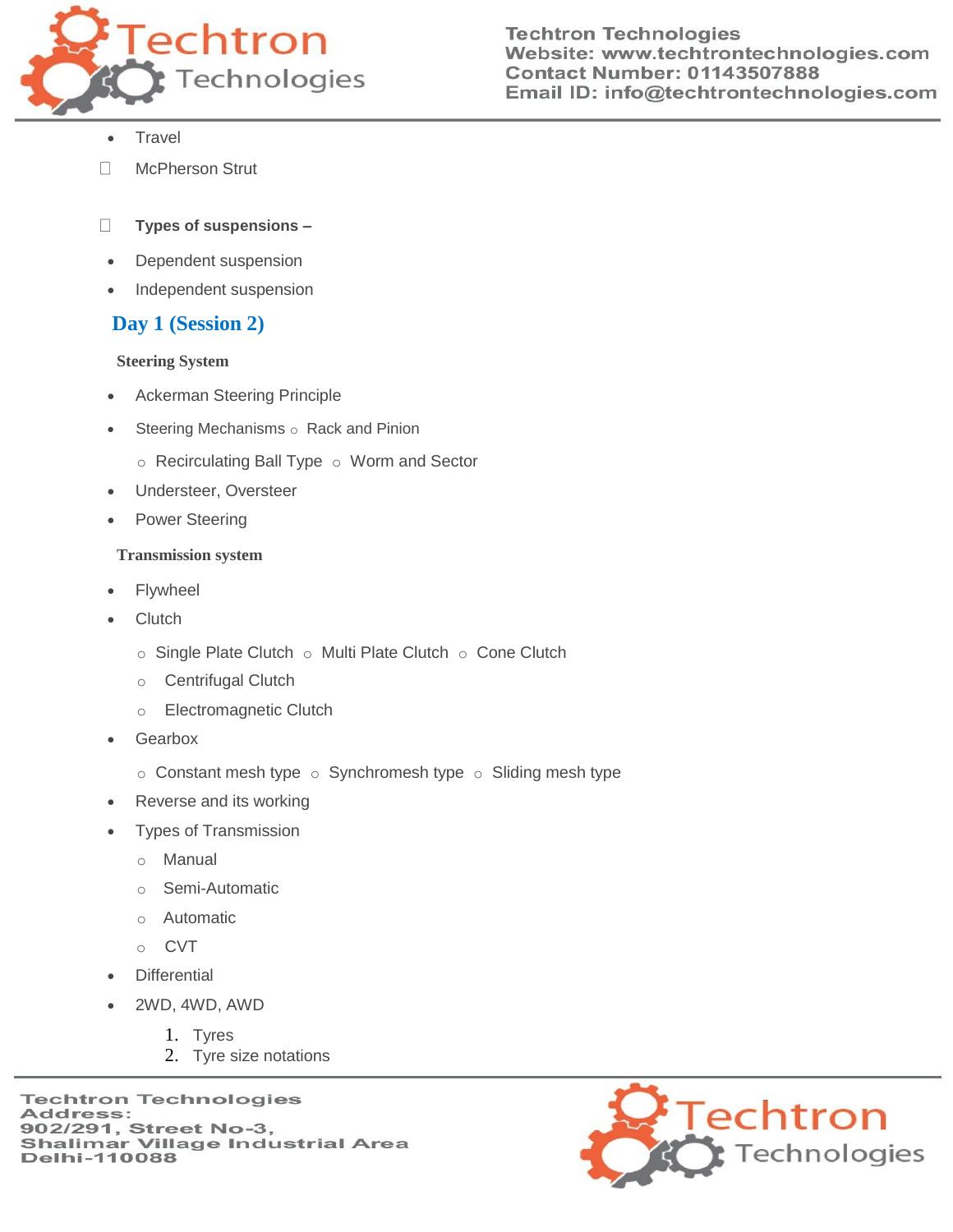

**Techtron Technologies** Website: www.techtrontechnologies.com **Contact Number: 01143507888** Email ID: info@techtrontechnologies.com

- 3. Tyre types
- Traction Control

## **Day 2 (Session 3)**

#### **Braking Unit**

- Disc Brakes
- Drum Brakes
- Magnetic Brakes
- Vacuum Brakes
- Anti-lock braking System
	- $\circ$  4-Channel, 4-Sensor ABS  $\circ$  3-Channel, 3-Sensor ABS  $\circ$  1-Channel, 1-Sensor ABS
- Brake Actuators
	- o Cable operated
	- $\circ$  Solid Bar connection  $\circ$  Single-circuit hydraulic  $\circ$  Dual-circuit hydraulic
- Power Brakes
- Brake Fluids

### **Fuel Supply System**

- Fuel Filter
- **Carburettor**
- Fuel Injector
- Spark Plug

### **IC Engine**

- Types of IC Engine
- 4-Stroke Engine
- 2-Stroke Engine
- Engine Layout and working
- Valves and Valve Timing
- Engine Cooling
- **Turbochargers**
- **Superchargers**
- Latest Technologies

**Techtron Technologies** Address: 902/291, Street No-3, **Shalimar Village Industrial Area Delhi-110088**